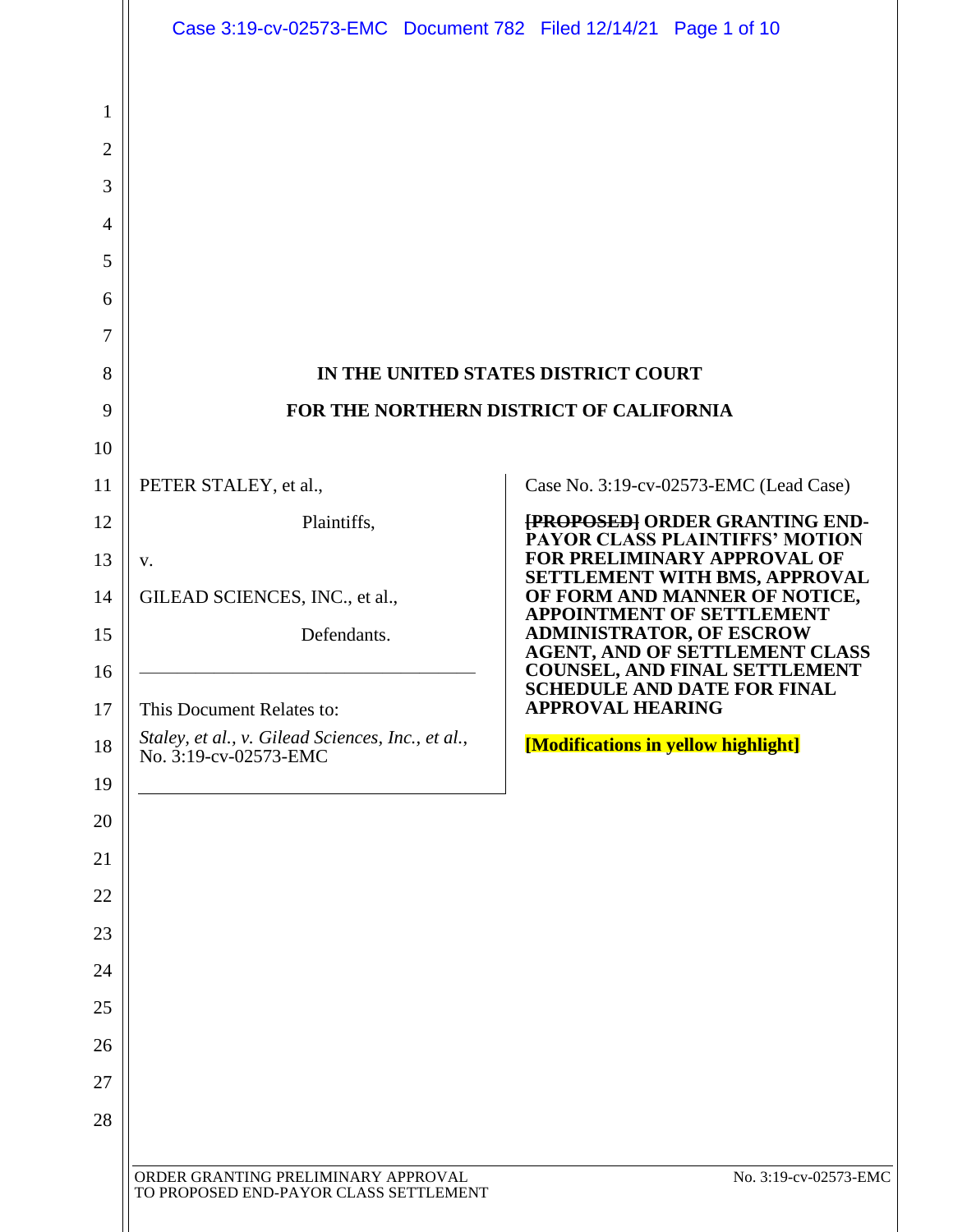## Case 3:19-cv-02573-EMC Document 782 Filed 12/14/21 Page 2 of 10

1  $\mathcal{L}$ 3 4 5 6 7 8 9 10 11 12 13 14 Upon review and consideration of the Settlement Agreement by and between plaintiffs Peter Staley, Ivy Kwan Arce, Gregg S. Gonsalves, PhD, Brenda Emily Goodrow, Andrew R. Spieldenner, PhD, Michael Snipe, Josh McDonald, Troy Vazquez-Cain, Fraternal Order of Police, Miami Lodge 20, Insurance Trust Fund, Local No. 1 Health Fund, Teamsters Local 237 Welfare Fund and Teamsters Local 237 Retirees' Benefit Fund, and Pipe Trades Services MN Welfare Fund ("Plaintiffs), individually and on behalf of the End-Payor classes to be certified under Fed. R. Civ. P. 23(a), (b)(2) and (b)(3) for settlement purposes only (the "End-Payor Classes"), and defendants Bristol-Myers Squibb Company and E. R. Squibb & Sons, L.L.C., (together, "BMS") dated September 30, 2021 and End-Payor Class Plaintiffs' Motion for Preliminary Approval of Proposed Settlement, Approval of Form and Manner of Notice to the Class, Appointment of Settlement Administrator and Escrow Agent, appointment of Interim Co-Lead Counsel as Settlement Class Counsel, and Final Settlement Schedule and Date for Final Approval Hearing and the supporting memorandum, declarations, and exhibits, IT IS HEREBY ORDERED that the motion is GRANTED as follows:

## **Jurisdiction**

16 17 18 19 20 21 1. This Court has subject matter jurisdiction over this this action and personal jurisdiction over each of the representative class plaintiffs Peter Staley, Ivy Kwan Arce, Gregg S. Gonsalves, PhD, Brenda Emily Goodrow, Andrew R. Spieldenner, PhD, Michael Snipe, Josh McDonald, Troy Vazquez-Cain, Fraternal Order of Police, Miami Lodge 20, Insurance Trust Fund, Local No. 1 Health Fund, Teamsters Local 237 Welfare Fund and Teamsters Local 237 Retirees' Benefit Fund, and Pipe Trades Services MN Welfare Fund, and defendant BMS.

## **Class Certification**

2. End-Payor Settlement Damages Classes are to be certified under Fed. R. Civ. P.  $23(a)$ , (b)(2) and (b)(3) for settlement purposes only:

> a. Atripla Settlement Damages Class, to be certified under Fed. R. Civ. P. 23(a),  $(b)(2)$  and  $(b)(3)$  for settlement purposes only, shall include all persons or entities residing in the United States and its territories who purchased, paid and/or provided reimbursement in (which shall include, with respect to TPPs, the state

> > 1

15

22

23

24

25

26

27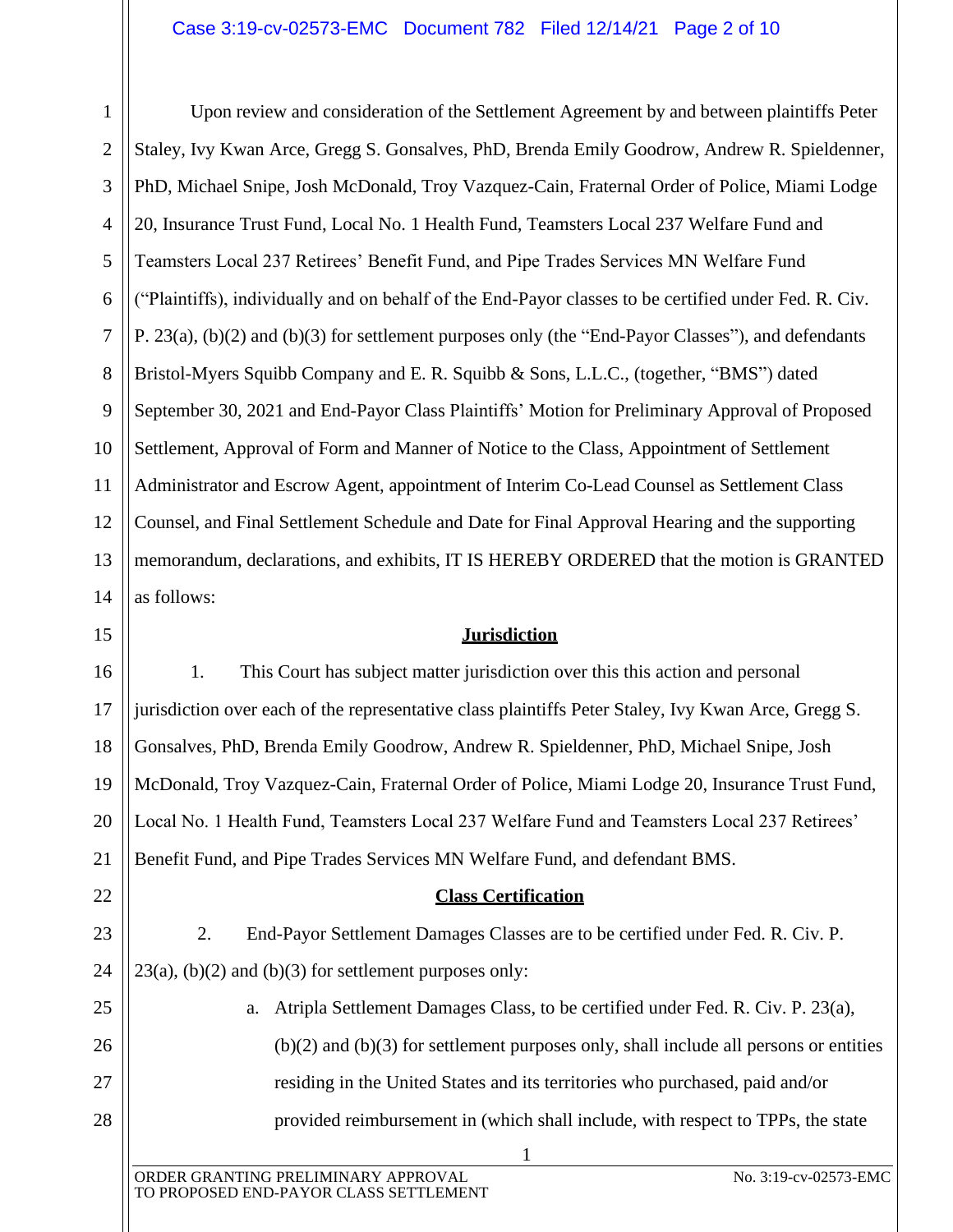in which the TPP has its principal place of business) any of the Damages States for some or all of the purchase price for brand or generic Atripla, sold by Bristol-Myers Squibb Company or its affiliates, by Gilead Sciences, Inc. or its affiliates, or by Teva Pharmaceutical Industries Ltd. or its affiliates, for consumption by themselves, their families, or, with respect to TPPs, by their members, employees, insureds, participants, citizens, residents, or beneficiaries, other than for resale, during the period May 14, 2015 through and until October 13, 2021. b. Evotaz Settlement Damages Class, to be certified under Fed. R. Civ. P. 23(a),

(b)(2) and (b)(3) for settlement purposes only, shall include all persons or entities residing in the United States and its territories who purchased, paid and/or provided reimbursement in (which shall include, with respect to TPPs, the state in which the TPP has its principal place of business) any of the Damages States for some or all of the purchase price for Evotaz, for consumption by themselves, their families, or, with respect to TPPs, by their members, employees, insureds, participants, citizens, residents, or beneficiaries, other than for resale, during the period May 14, 2015 through and until October 13, 2021.

c. Truvada Settlement Damages Class, to be certified under Fed. R. Civ. P. 23(a) and (b)(2) and (b)(3) for settlement purposes only, shall include all Third-Party Payors in the United States and its territories with either a principal place of business in the Damages States or which purchased, paid and/or provided reimbursement in the Damages States for some or all of the purchase price for brand or generic Truvada, sold by Gilead Sciences, Inc. or its affiliates or by Teva Pharmaceutical Industries Ltd. or its affiliates, for consumption by their members, employees, insureds, participants, citizens, residents, or beneficiaries, other than for resale, during the period May 14, 2015 through and until October 13, 2021.

# 27 28

1

2

3

4

5

6

7

8

9

10

11

12

13

14

15

16

17

18

19

20

21

22

23

24

25

26

d. Complera Settlement Damages Class, to be certified under Fed. R. Civ. P. 23(a), (b)(2) and (b)(3) for settlement purposes only, shall include all Third-Party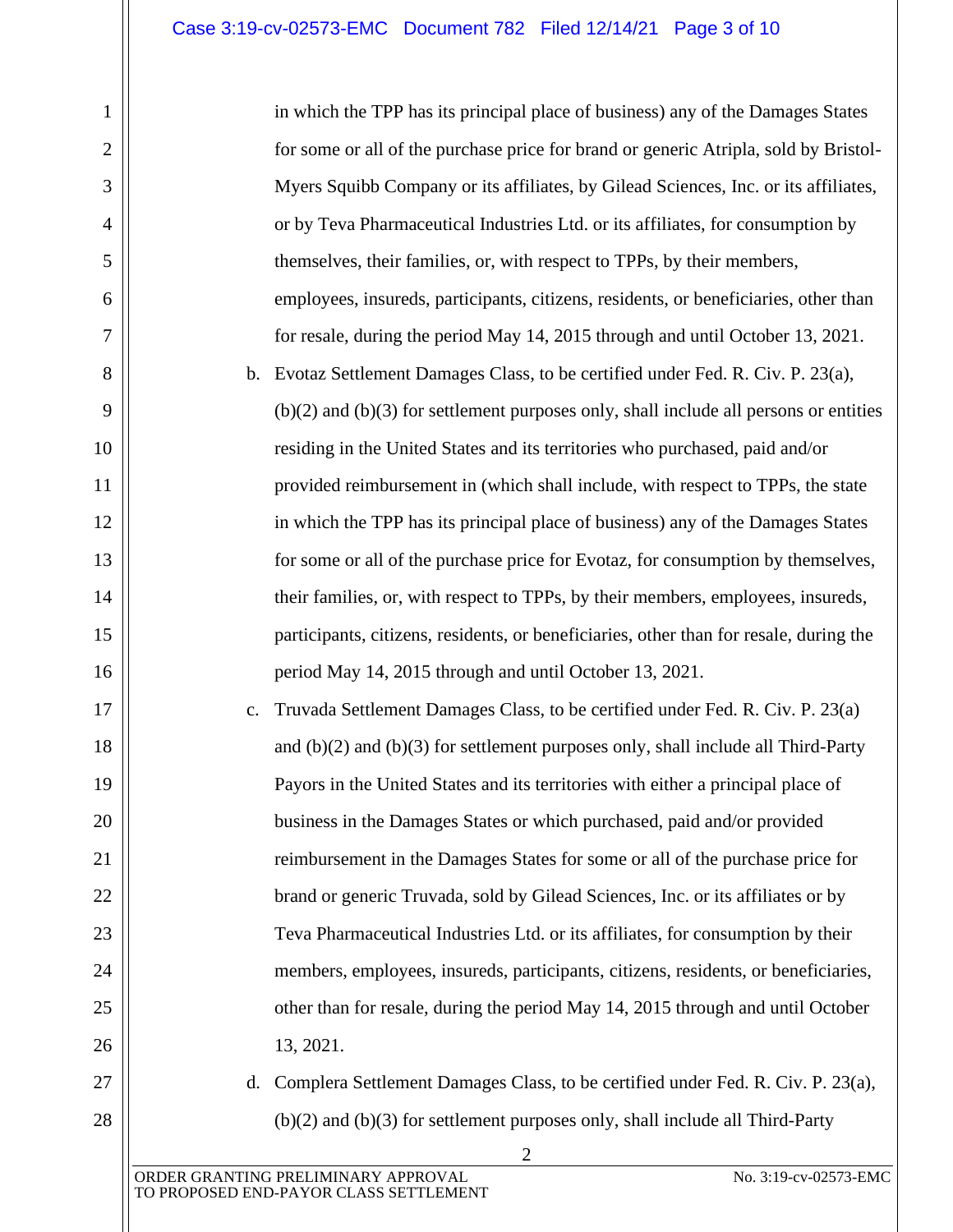1

2

3

4

5

6

7

8

9

10

11

12

13

14

15

16

17

18

19

20

21

22

23

24

25

26

27

28

Payors in the United States and its territories with either a principal place of business in the Damages States or which purchased, paid and/or provided reimbursement in the Damages States for some or all of the purchase price for Complera, for consumption by their members, employees, insureds, participants, citizens, residents, or beneficiaries, other than for resale, during the period May 14, 2015 through and until October 13, 2021.

e. Stribild Settlement Damages Class, to be certified under Fed. R. Civ. P. 23(a), (b)(2) and (b)(3) for settlement purposes only, shall include all Third-Party Payors in the United States and its territories with either a principal place of business in the Damages States or which purchased, paid and/or provided reimbursement in the Damages States for some or all of the purchase price for Stribild, for consumption by their members, employees, insureds, participants, citizens, residents, or beneficiaries, other than for resale, during the period May 14, 2015 through and until October 13, 2021.

f. Excluded from all of the foregoing Settlement Damages Classes are Defendants and their officers, directors, management, employees, subsidiaries, or affiliates; all federal governmental entities; all states (and sub-units of government and their entities) that, by law, are precluded from participation as plaintiffs in private class action litigation (for purposes of this Order, those states are the Excluded States as defined in the Settlement Agreement); pharmacy benefit managers; health plans that purchased insurance covering 100% of their reimbursement obligation to members such that the health plan itself did not purchase, pay or reimburse for the relevant drugs; and the judges in this case and any members of their immediate families.

g. As used in the foregoing Class definitions, the "Damages States" are the following states, territories, and/ or districts: Alabama, Arizona, Arkansas, California, Connecticut. District of Columbia, Florida, Hawaii, Idaho, Illinois, Iowa, Kansas, Maryland, Maine, Massachusetts, Michigan, Minnesota,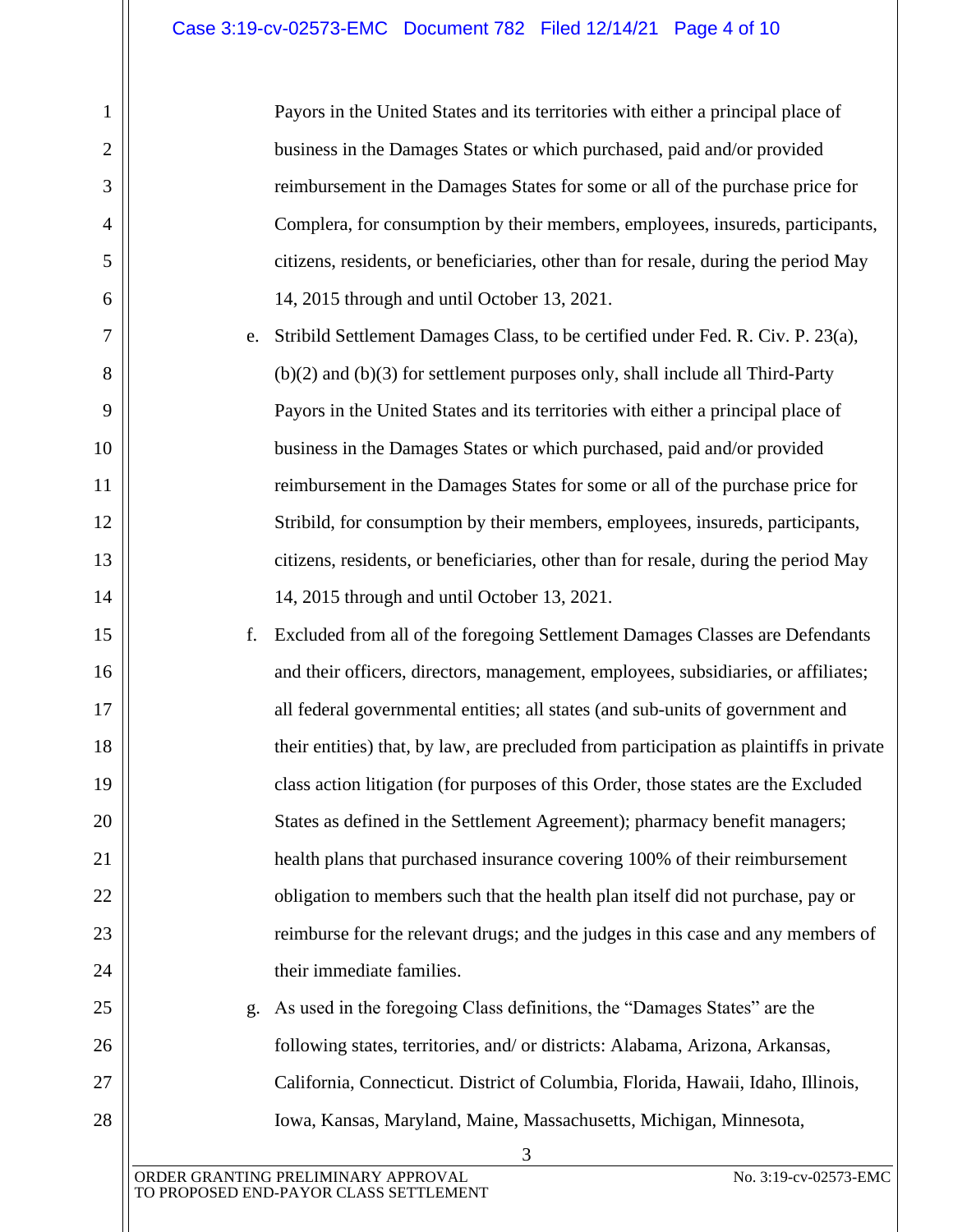1

2

3

4

5

Mississippi, Missouri, Montana, Nebraska, Nevada, New Hampshire, New Mexico, New York, North Carolina, North Dakota, Oregon, Rhode Island, South Dakota, Tennessee, Utah, Vermont, West Virginia, and Wisconsin.

3. End-Payor Settlement Injunctive-Relief Classes are to be certified under Fed. R. Civ. P. 23(a), and (b)(2) for settlement purposes only:

6 7 8 9 10 11 12 13 14 15 4. The Prezcobix Settlement Injunctive-Relief Class shall include all persons or entities in the United States and its territories who purchased, paid and/or provided reimbursement for some or all of the purchase price for Prezcobix, for consumption by themselves, their families, or their members, employees, insureds, participants, citizens, residents, or beneficiaries, other than for resale, during the period May 14, 2015 through and until October 13, 2021. Excluded from the class are the Defendants and their officers, directors, management, employees, subsidiaries, or affiliates; all federal and state governmental entities; pharmacy benefit managers; health plans that purchased insurance covering 100% of their reimbursement obligation to members such that the health plan itself did not purchase, pay or reimburse for Prezcobix; and the judges in this case and any members of their immediate families.

16 17 18 19 20 21 22 23 24 25 26 27 28 5. The cART Foundation Settlement Injunctive-Relief Class shall include all persons or entities in the United States and its territories who purchased, paid and/or provided reimbursement for some or all of the purchase price for cART Foundation drugs made by one or more of Bristol-Myers Squibb Company or its affiliates, Gilead Sciences, Inc. or its affiliates, and Johnson  $\&$ Johnson, Janssen Products LP or their affiliates, for consumption by themselves, their families, or their members, employees, insureds, participants, citizens, residents, or beneficiaries, other than for resale, during the period May 14, 2015 through and until October 13, 2021. For purposes of this Order, the cART Foundation drugs made by the entities identified above are any of one or more of Atripla, Biktarvy, Complera, Descovy, Genvoya, Odefsey, Stribild, Symtuza, Truvada, and Viread. Excluded from the class are the Defendants and their officers, directors, management, employees, subsidiaries, or affiliates; all federal and state governmental entities; pharmacy benefit managers; health plans that purchased insurance covering 100% of their reimbursement obligation to members such that the health plan itself did not purchase, pay or reimburse for any of Atripla, Biktarvy,

4

ORDER GRANTING PRELIMINARY APPROVAL NO. 3:19-cv-02573-EMC TO PROPOSED END-PAYOR CLASS SETTLEMENT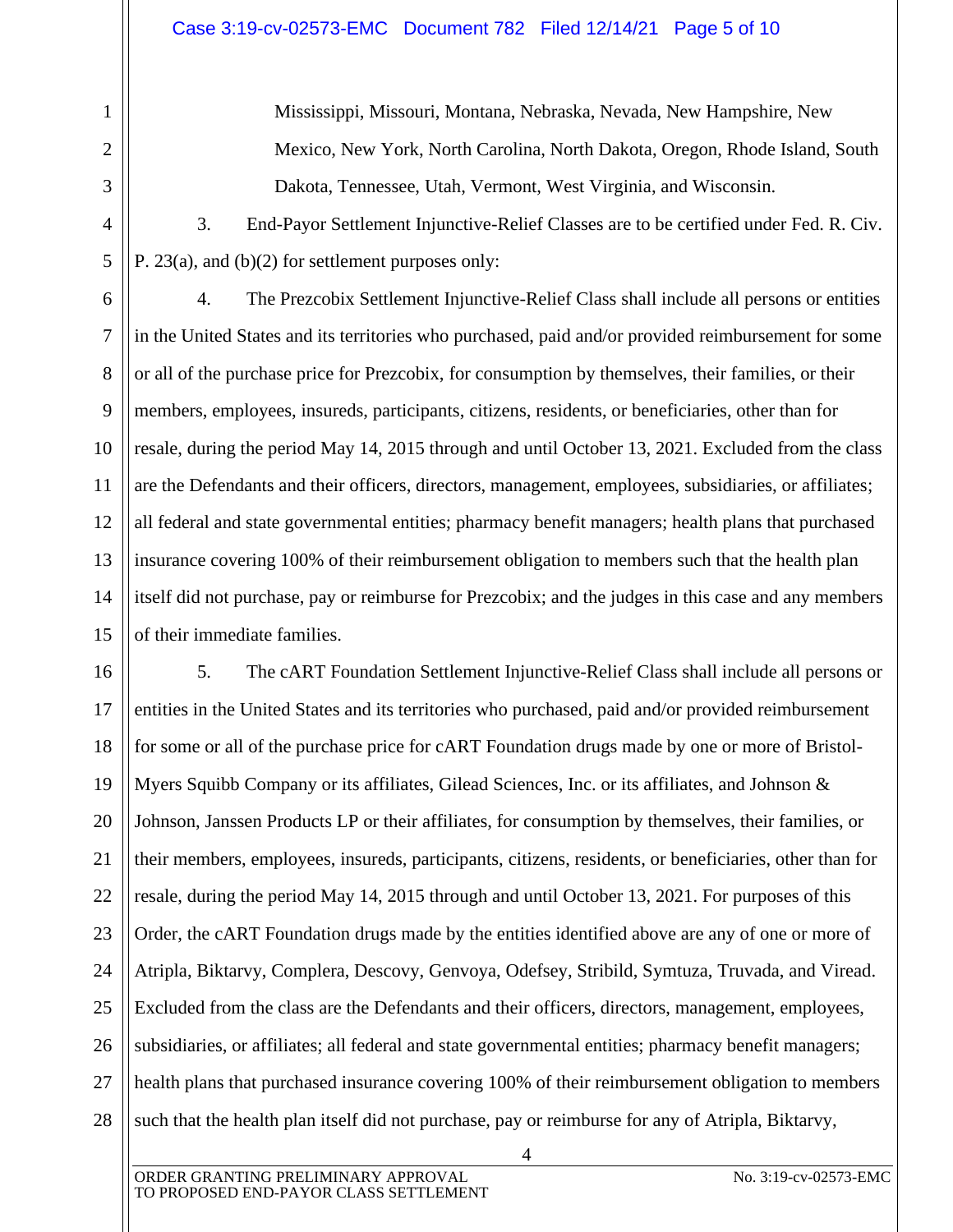1  $\mathcal{D}_{\mathcal{L}}$ Complera, Descovy, Genvoya, Odefsey, Stribild, Symtuza, Truvada, and Viread; and the judges in this case and any members of their immediate families.

3

## **Preliminary Approval of the Proposed Settlement**

4 5 6 7 8 9 10 11 12 13 14 6. Federal Rule of Civil Procedure 23(e) provides that the claims of a certified class may be settled only with the Court's approval. As a first step, plaintiffs generally seek preliminary approval of the proposed settlement.<sup>1</sup> "A preliminary approval of a settlement and notice to the proposed class is appropriate if 'the proposed settlement appears to be the product of serious, informed, non-collusive negotiations, has no obvious deficiencies, does not grant improper preferential treatment to class representatives or segments of the class, and falls within the range of possible approval."<sup>2</sup> Preliminary approval is not a dispositive assessment of the fairness of the proposed settlement, but rather determines whether it falls within the "range of reasonableness."<sup>3</sup> Preliminary approval, however, establishes an "initial presumption" of fairness, such that notice may be given to the class and the class may have a "full and fair opportunity to consider the proposed [settlement] and develop a response."<sup>4</sup>

15 16 17 18 19 20 21 7. All the relevant factors weigh in favor of preliminarily approving the settlement between Plaintiffs, individually and on behalf of the End-Payor Classes, and BMS (the "Settlement"). First, the Settlement follows extensive briefing and considerations of Defendants' motions to dismiss the complaint, substantial fact discovery, and prolonged and intensive settlement negotiations. Consequently, the parties have access to a discovery record and rulings of the Court that permit a fully informed evaluation of the case. Second, the Settlement is the result of arm'slength negotiation among sophisticated counsel.

22 23 8. Third, the agreed-upon consideration to be paid by BMS pursuant to the Settlement Agreement, in exchange for, *inter alia*, dismissal of the litigation with prejudice by Plaintiffs and

24

<sup>1</sup> *Manual for Complex Litigation (Fourth)* § 21.632 (2015).

<sup>26</sup> <sup>2</sup> *Cuzick v. Zodiac U.S. Seat Shells, LLC*, No. 16-cv-03793, 2017 WL 4536255, at \*5 (N.D. Cal. Oct. 11, 2017) (citing *In re Tableware Antitrust Litig.*, 484 F. Supp. 2d 1078, 1079 (N.D. Cal. 2007)).

<sup>27</sup> <sup>3</sup> *In re High-Tech Emp. Antitrust Litig*., No. 11-cv-2509, 2013 WL 6328811, at \*1 (N.D. Cal. Oct. 30, 2013) (quoting Alba Conte et al., *Newberg on Class Actions* § 11.25 at 11–91 (4th ed. 2002)).

<sup>28</sup> <sup>4</sup> *Tableware*, 484 F. Supp. 2d at 1079; *see Manual for Complex Litigation (Fourth)* § 21.631 (2015).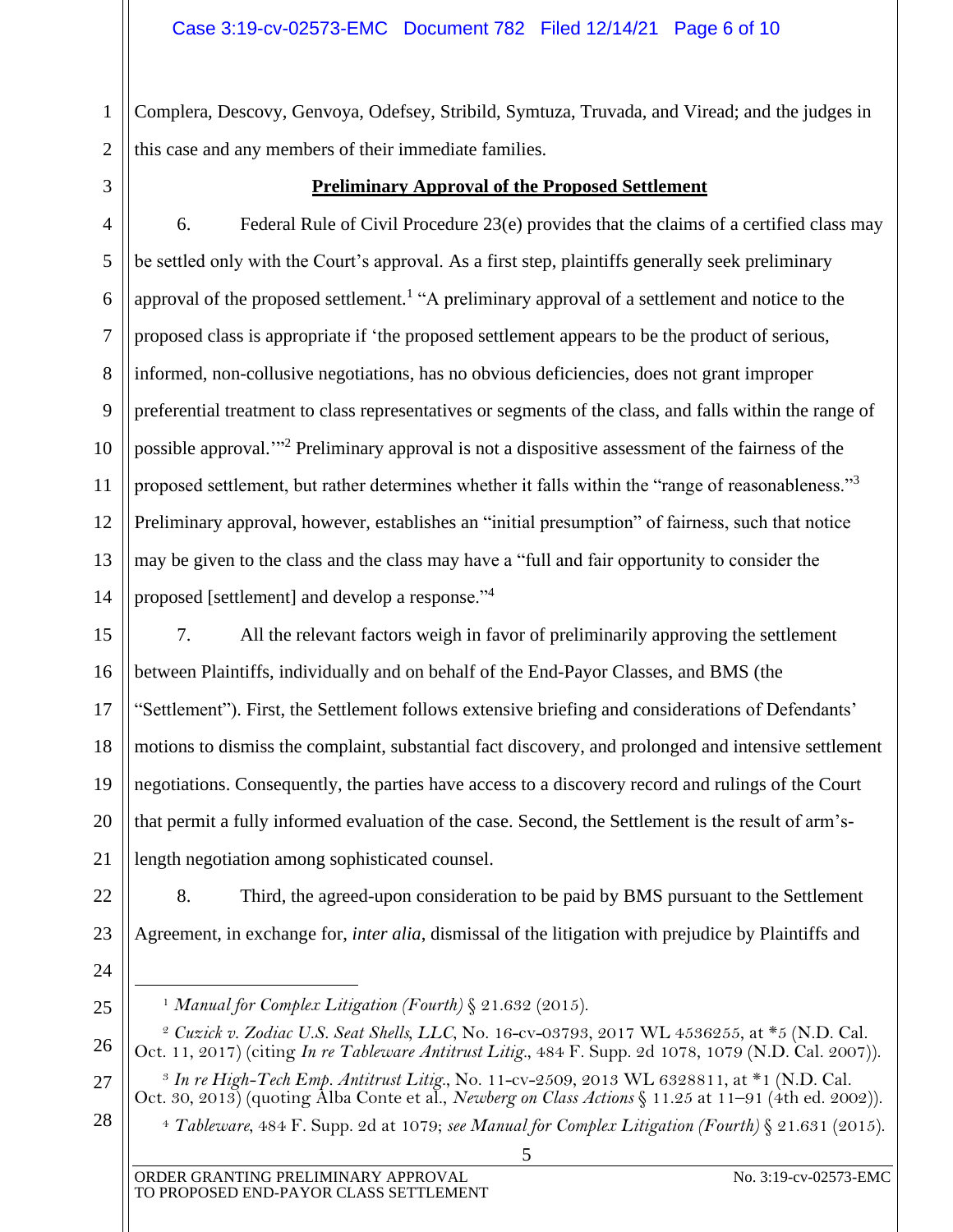1  $\mathcal{D}_{\mathcal{L}}$ 3 4 5 6 7 8 9 10 the End-Payor Classes as set forth in the Settlement Agreement, is, upon preliminary view, within the range of reasonableness based on the circumstances. The settlement provides that BMS will forever waive the enforcement of contractual provisions that prohibit Defendant Gilead from making, or licensing others to make, a version of Evotaz formulated with generic atazanavir (a generic version of BMS's Reyataz). Plaintiffs refer to these contractual provisions as a No-Generics Restraint. In addition, BMS agrees to pay \$10 million into a Settlement Fund for the benefit of the Classes, and to pay up to \$200,000 toward the costs of providing notice of the proposed settlement to the Classes. Based on the Settlement Administrator's estimate of the likely number of consumer claimants, the average payout to eligible consumer members of the settlement classes for Atripla and Evotaz may range from \$70.50 to \$282.00.

11

## **Approval of Form and Manner of Notice**

12 13 14 15 16 17 9. The Court finds that the proposed form of notice to End-Payor Class members of the proposed Settlement (revised as requested by the Court) and the proposed method of dissemination of notice by publication, and by U.S. First-Class Mail to the TPPs, as supplemented by the use of digital media as described in the Young Declaration (Docket No. 711-8) satisfy Federal Rule of Civil Procedure 23(e) and due process and are otherwise fair and reasonable and are, therefore, approved.

18 19 20 21 10. Co-Lead Class Counsel shall also ensure that copies of the notice and the Settlement Agreement are available to End-Payor Class members online at the litigation website identified in the notice to allow End-Payor Class members to become and remain reasonably apprised of the progress of this action.

22 23 24 25 26 27 11. Class Counsel shall cause the notice substantially in the form attached as Exhibit B to the Settlement Agreement to be disseminated by December 30, 2021 (within 15 days after entry of this Order) via publication as outlined in the Notice Plan provided by A.B. Data, Ltd. and to the TPP members by U.S. First-Class Mail to the last known mailing addresses of each TPP member of the End-Payor Class. In addition, A.B. Data, Ltd. shall promptly take action to provide additional notice through the use of digital media as described in the Young Declaration (Docket No. 711-8).

6

28

ORDER GRANTING PRELIMINARY APPROVAL NO. 3:19-cv-02573-EMC TO PROPOSED END-PAYOR CLASS SETTLEMENT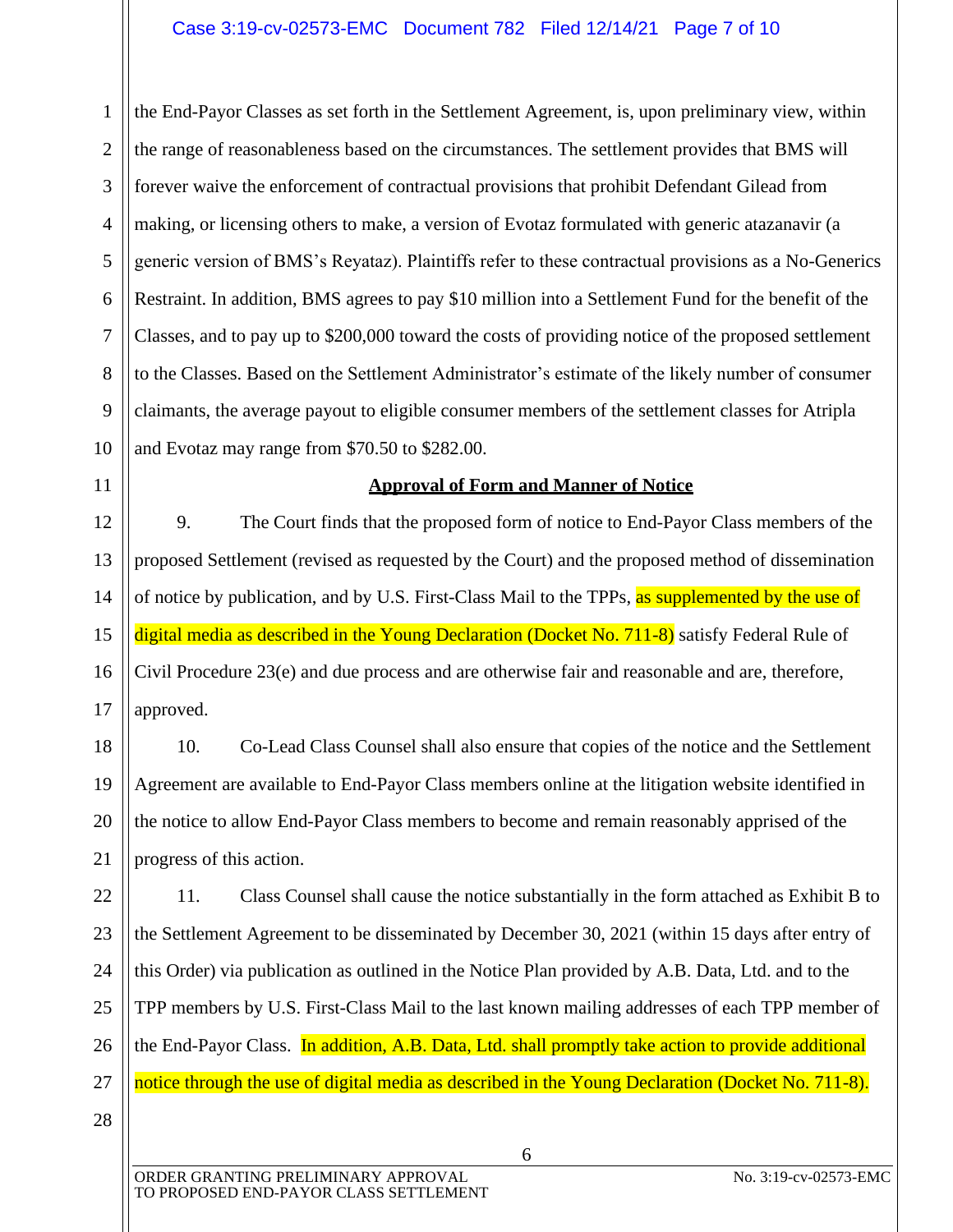## Case 3:19-cv-02573-EMC Document 782 Filed 12/14/21 Page 8 of 10

1  $\mathcal{L}$ 3 4 12. Pursuant to the Class Action Fairness Act of 2005 ("CAFA"), BMS shall serve notice of the proposed Settlement as required under CAFA within 10 days after the date Plaintiffs file for preliminary approval of the proposed Settlement. BMS shall contemporaneously provide Class Counsel with copies of the notice.

5 6 7 8 9 10 13. The Court appoints A.B. Data, Ltd. as Settlement Administrator to assist in disseminating the Settlement notice to the End-Payor Classes and, if the Settlement is approved, administration of the distribution of the relevant portion of the Settlement Fund to the consumer members of the Atripla Settlement Damages Class and the Evotaz Settlement Damages Class. All expenses incurred by the Settlement Administrator must be reasonable, are subject to Court approval, and shall be payable solely from the Settlement Fund.

11 12 13 14 15 14. The Court appoints The Huntington National Bank to serve as Escrow Agent for the purpose of receiving and investing the Settlement Fund in accordance with the terms of the Escrow Agreement attached as Exhibit D to the Settlement Agreement. All expenses incurred by the Escrow Agent must be reasonable, are subject to the Court approval, and shall be payable from the Settlement Fund.

16 17 18 15. As Settlement Class Counsel, the Court appoints Daralyn Durie of Durie Tangri LLP, Steve Shadowen of Hilliard & Shadowen LLP, and Steve Berman of Hagens Berman Sobol Shapiro LLP.

19

## **Final Approval Hearing**

20 21 22 23 24 25 26 27 28 16. A hearing on final approval of the Settlement (the "Final Approval Hearing") shall be held before this Court on **April 28**, 2022 (within 120 days after entry of this Order) in the courtroom assigned to the Honorable Edward M. Chen, at the United States District Court for the Northern District of California, United States Courthouse, 450 Golden Gate Avenue, San Francisco, CA 94102. At the Final Approval Hearing, the Court will consider, among other matters: (a) the fairness, reasonableness, and adequacy of the Settlement; (b) the proposed plan of allocation of the Settlement Fund among End-Payor Classes members; (c) Class Counsel's request that a portion of the Settlement Fund be used to reimburse and pay for litigation expenses; and (d) whether a final judgment terminating this litigation should be entered.

7

ORDER GRANTING PRELIMINARY APPROVAL No. 3:19-cv-02573-EMC TO PROPOSED END-PAYOR CLASS SETTLEMENT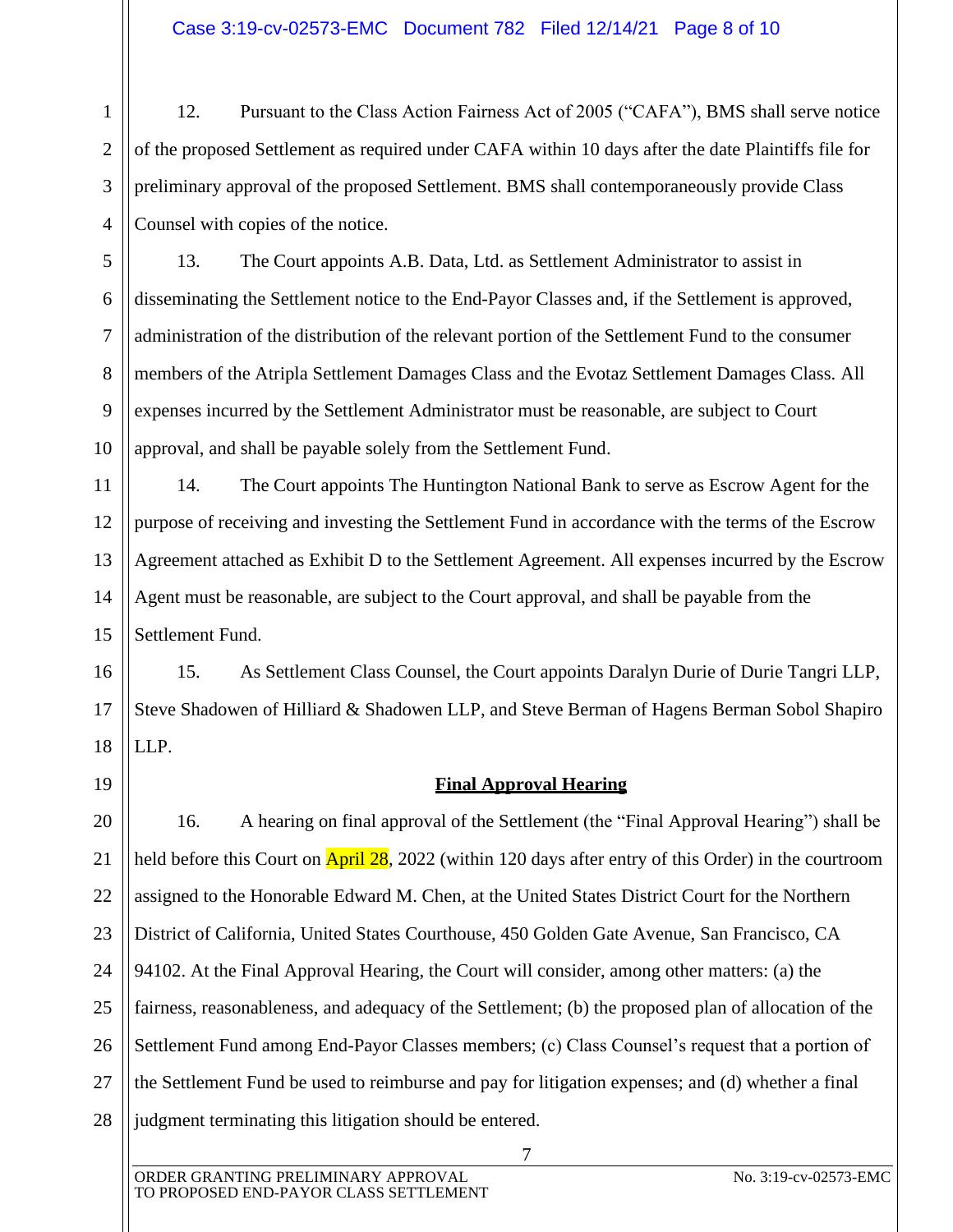1  $\mathcal{L}$ 3 4 17. The Final Approval Hearing may be rescheduled or continued; in that event, the Court will furnish all counsel with appropriate notice. Co-Lead Class Counsel shall be responsible for communicating any such notice promptly to the End-Payor Settlement Classes by posting conspicuous notice on the website identified in the notice.

5 6 7 8 9 10 11 12 13 14 15 16 18. End-Payor Settlement Class members that wish to object to the proposed Settlement or the plan of allocation must submit to the Court a written objection and any supporting papers, clearly identifying the case name and number, either by mailing them to the Class Action Clerk, United States District Court for the Northern District of California, 450 Golden Gate Avenue, San Francisco, CA 94102, or by filing them in person at any location of the United States District Court for the Northern District of California. To be valid, any such objection must be postmarked or filed on or before March 15, 2022 (within 90 days after entry of this Order and within 75 days after the date notice is disseminated). Except as herein provided, no person or entity shall be entitled to contest the terms of the proposed Settlement. All persons and entities who fail to file an objection shall be deemed to have waived any such objections by appeal, collateral attack, or otherwise and will not be heard at the Final Approval Hearing. Persons or entities who file an objection do not need to appear in order to have their objections considered.

17 18 19 20 21 22 19. All briefs and materials in support of the final approval of the Settlement, the plan of allocation (including the use of some portion of the funds to reimburse and pay for litigation expenses), and the entry of final judgment proposed by the parties to the Settlement shall be filed with the Court by April 5, 2022 (within 111 days after entry of this Order and within 21 days after the deadline for End-Payor Classes members to object to the Settlement and/or the plan of allocation).

23 24 20. The deadline to file claims shall be 60 days after entry of this Court's Order giving final approval to the settlement.

25 26 27 28 21. Pending final approval of the Settlement and the entry of final judgment, any and all proceedings in this action (other than those incident to the settlement process) by the End-Payor Class against BMS are stayed. The action by the End-Payor Class against other defendants, and by other plaintiffs against BMS, shall continue as scheduled.